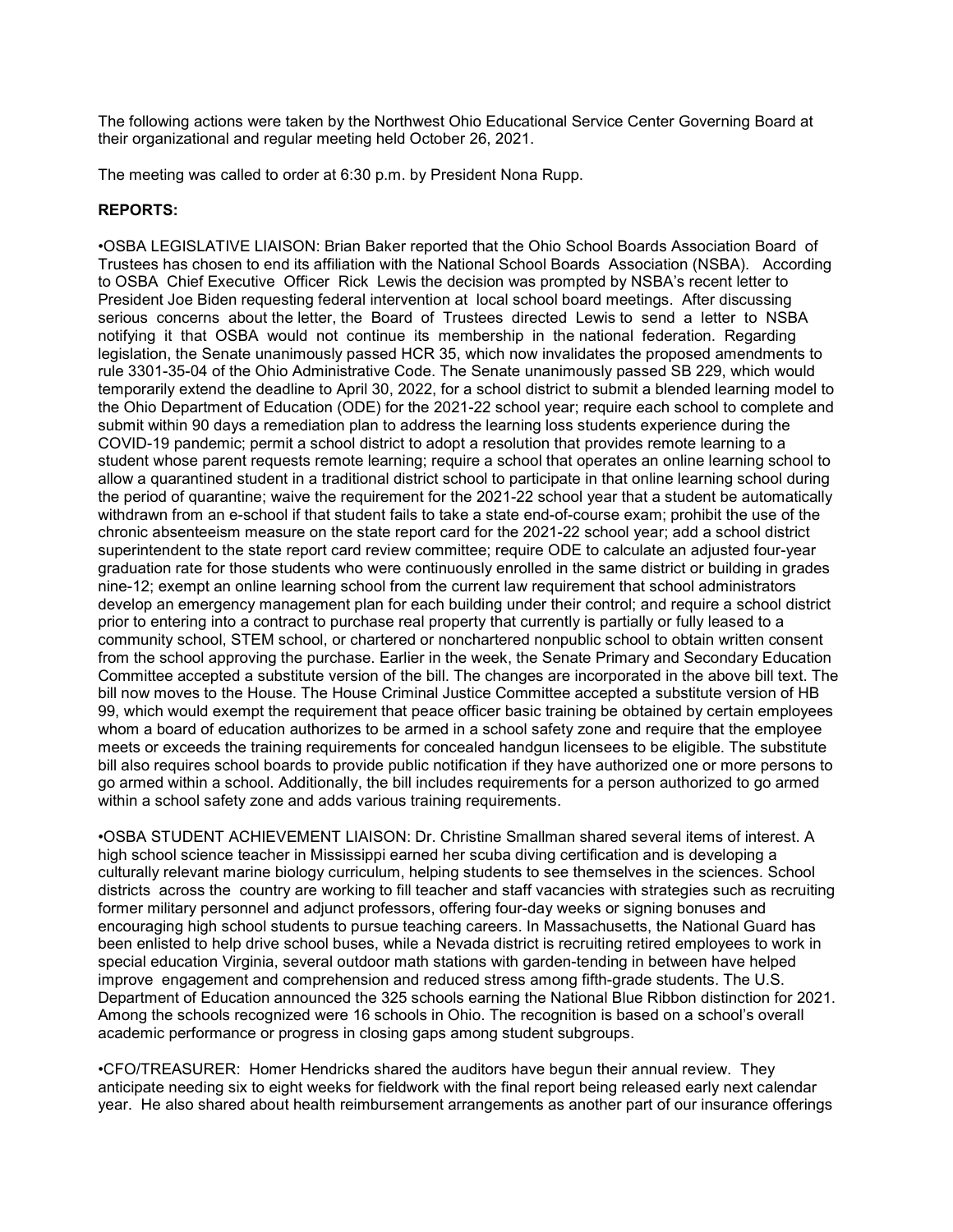due to changes at the state and federal levels. Mr. Hendricks shared about the grant updates on the agenda with a focus on the Emergency Connectivity Fund providing devices to students and staff. He concluded with reminders for board members and administrator attending the OSBA Capital Conference in November.

•DIRECTOR OF SPECIAL EDUCATION: Jill Gilliland reported on the Work Transition Program at Four County Career Center. At the end of the 2020-21 school year, eight students were enrolled. There are currently twelve students enrolled. Students participate in job training at community sites. Mrs. Gilliland shared examples of classes and activities that students with disabilities participate in as part of the general education curriculum. Examples include art, choir, consumer science class jobs on the school campus, prom, and homecoming. Thank you to general education teachers, intervention specialists, paras, and administrators who make this happen! The Special Education Office Team of Lisa Bailey, J Nichols-Ewing, Melissa Sears, and Jackie Fouty were highlighted for their teamwork and customer service. A recent site visit regarding the Early Childhood Education Grant was conducted by ODE. The reviewer selected locations in West Unity and North Central to review documentation, observe classrooms, check attendance and schedule, and verify implementation of curriculum and assessment requirements. The grant was found to be in full compliance with an excellent review. Thank you to Jessica Soltis, Troy Merillat and J Nichols-Ewing for their role in preparation and coordination, and to the preschool staff at West Unity and North Central for their excellent work.

•DIRECTOR OF CURRICULUM, INSTRUCTION, & PROFESSIONAL DEVELOPMENT: Andrew Hunter shared that the Curriculum Department hosted Building and Design of a Successful Program on October 12. Directors and leaders of extra-curricular and co-curricular programs in the area were invited to present their insights on developing and maintaining successful programs. The presenters were Tom Held of Defiance Baseball; Joe Frank of Archbold Basketball; John Poulson of Pettisville FFA; and Matt Neff, Brandon Knott, and Nathan Keel of the Bryan Art Department. Approximately fifty educators attended, many of whom shared that the event was an inspiring and interesting way to learn about area programs, as well as see the overlaps between them. A second session on Program Building will be held with different presenters on February 2, 2022 As districts begin the OTES 2.0 evaluation process, Mr. Hunter shared that the most common questions he receives are in regards to High Quality Student Data (HQSD). To address this need, the Curriculum Department has held workshops defining and breaking down what HQSD may look like within each content area. Since many districts only have a couple educators in their content area, the workshops offer teachers of similar content areas the opportunity to work together and exchange ideas. Mr. Hunter thanked Ashley Ensign, Sally Kovar, Jane Myers, and Stacey Parrish for taking the time to help lead the workshops. Mr. Hunter concluded by sharing his experience at the "Swanton Shake." The event is a soft skills competition where Swanton students are placed in front of community leaders to practice professional skills such as handshakes, interviewing, and the ability to stay calm under pressure. Mr. Hunter shared that the event is a great way to get the students and community stakeholders together. Preliminary discussions are taking place as to the possibility of holding a four county-wide amazing shake competition at the NwOESC.

•DIRECTOR OF TECHNOLOGY & OPERATIONS: Chad Rex shared that the technology assessment on our Google Workspace environment was completed. The technology department will be reviewing it over the next month before they meet with the vendor to walk through all of the recommendations and details. Mr. Rex also reported that the Northwest Ohio Tech Leaders meeting took place on October 15th and the next meeting is scheduled for November 19th. Mr. Rex highlighted the good news that the ESC was approved for the Emergency Connectivity Fund monies. This is assisting with student and staff device upgrades, totaling 95 devices. Mr. Rex stated that the transition to Current Office for our workroom copiers/printers is underway and will be completed on November 4th. The energy project's close out date is pushed back to January due to manufacturing facilities that have temporarily stopped production of various electrical components. Lastly, Mr. Rex informed the board that the technology and operations department continues to work on the development of the new technology, maintenance and scheduling request software. All workflows are being created and tested.

•Approved the following items under the consent agenda format: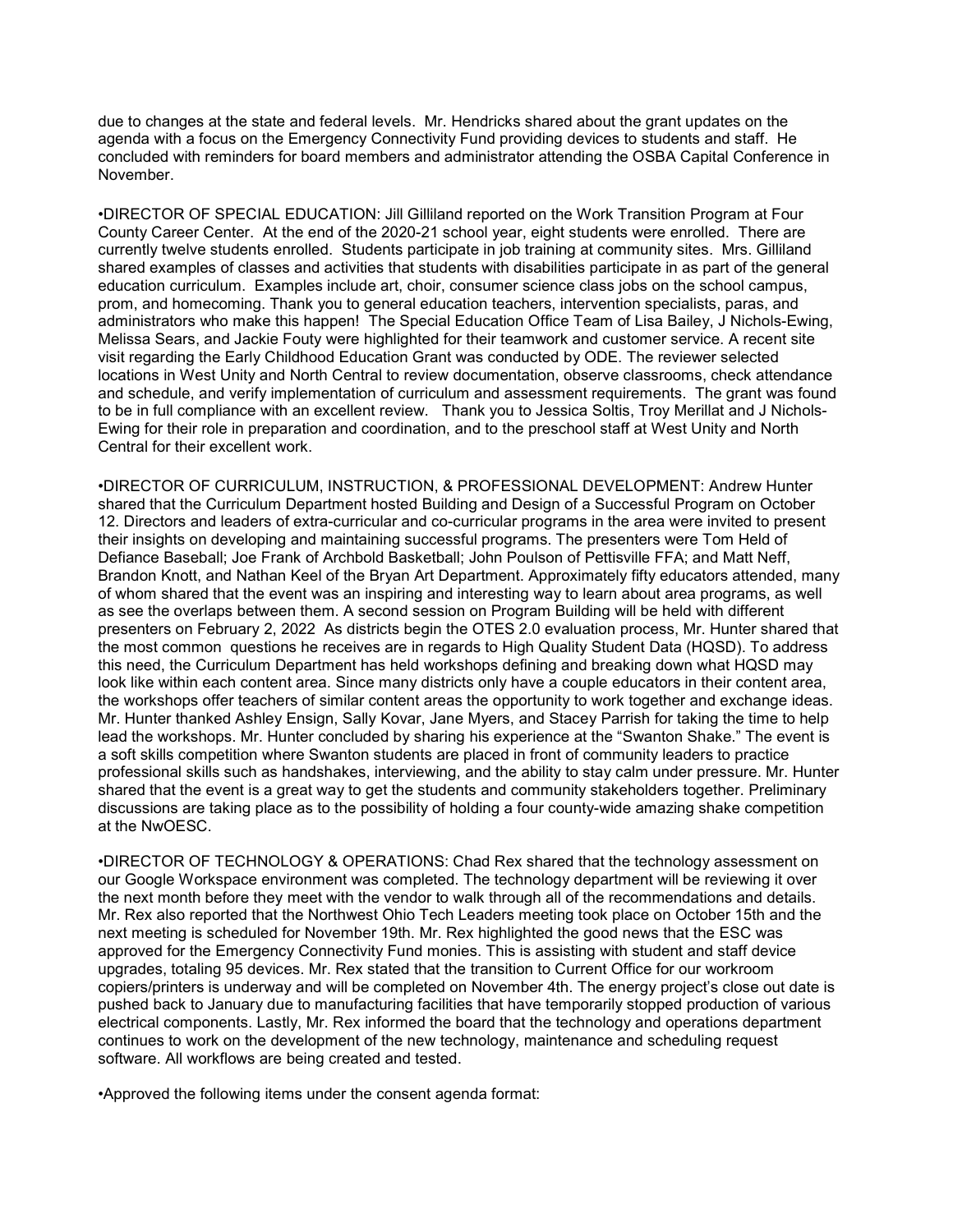•Minutes from the regular board meeting held September 28, 2021.

#### •FINANCIAL TRANSACTIONS

-Above Pete's Garage to provide to NwOESC, 21st Century (Hicksville Elementary), Extended Learning Opportunities Services for the period of 10/27/21-6/30/22.

-Above Pete's Garage to provide to NwOESC, 21st Century (Defiance MS), Extended Learning Opportunities Services for the period of 10/27/21-6/30/22.

-Patrick Henry School District Public Libraries to provide to NwOESC, 21st Century (Patrick Henry Elem), Family Literacy Development Services for the period of 10/1/21-6/30/22.

-WORKS International to provide to NwOESC, Public School Works-a web-based safety, regulatory compliance, and risk management program for the period of 10/21/21-6/30/24.

-NwOESC to provide to Napoleon Area City Schools/St. Augustine Catholic School, Occupational and Physical Therapist Services for the period of 8/15/21-6/15/22.

-NwOESC to provide to Napoleon Area City Schools/St. Augustine Catholic School, School Psychologist Services for the period of 8/15/21-6/15/22.

-NwOESC to provide to Napoleon Area City Schools/St. Augustine Catholic School, Speech Therapist Services for the period of 8/15/21-6/15/22.

-NwOESC to provide to Napoleon Area City Schools/St. John Lutheran School, Occupational Therapist Services for the period of 8/15/21-6/15/22.

-NwOESC to provide to Napoleon Area City Schools/St. John Lutheran School, School Psychologist Services for the period of 8/15/21-6/15/22.

-NwOESC to provide to Napoleon Area City Schools/St. John Lutheran School, Speech Therapist Services for the period of 8/15/21-6/15/22.

-NwOESC to provide to Napoleon Area City Schools/St. Paul Lutheran School, Occupational and Physical Therapist Services for the period of 8/15/21-6/15/22.

-NwOESC to provide to Napoleon Area City Schools/St. Paul Lutheran School, School Psychologist Services for the period of 8/15/21-6/15/22.

-NwOESC to provide to Napoleon Area City Schools/St. Paul Lutheran School, Speech Therapist Services for the period of 8/15/21-6/15/22.

-NwOESC to provide to Swanton Local Schools, Afterschool Program Services for the period of 10/1/21- 6/30/22.

-Memorandum of Understanding between Northwest Ohio ESC and the College of Education and Human Development of Bowling Green State University for teacher preparation program candidate placements in NwOESC classrooms for the purpose of participating in field-based experiences, including teacher internships/student teaching, effective August 1, 2021 through August 1, 2024.

### •THEN AND NOW CERTIFICATE

-Approve the payment of the following invoice requiring Board approval since a requisition was not submitted and encumbered prior to the incurrence of costs per board policy 6320 (then and now certification).

Farmers & Merchants State Bank (Energy Project loan, costs shared with NBEC)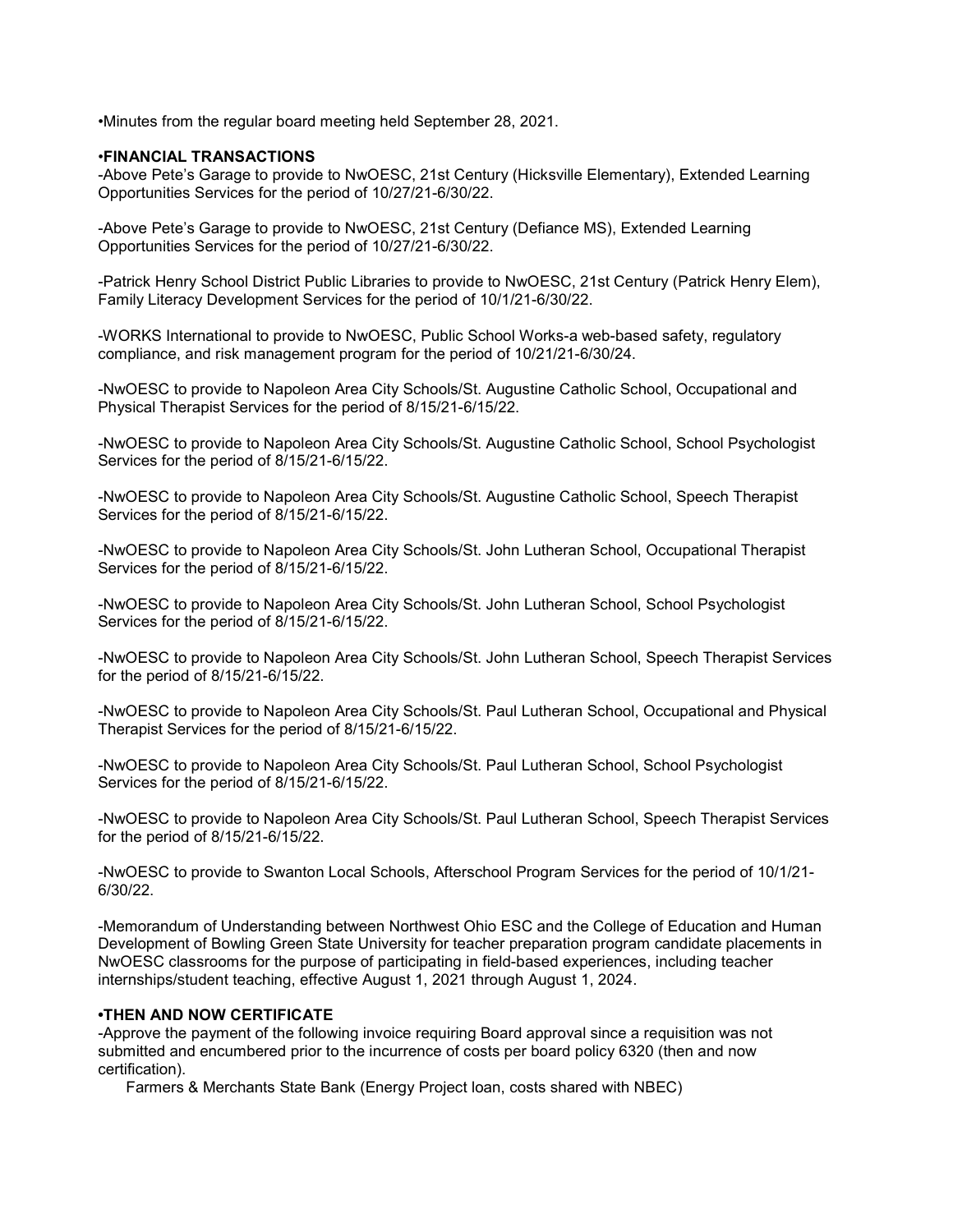## •LEAVES

FMLA and Disability

#### •RESIGNATIONS

 McKimmy, Cristy, Paraprofessional, effective 10/19/2021 Moll, Kathleen, Paraprofessional, effective 10/22/2021 Nardone, Emily, Paraprofessional, effective 11/4/2021 Ordway, Jodi, Paraprofessional, effective 10/14/2021

## •EMPLOYMENT RECOMMENDATIONS

### Classified Limited

| <b>Name</b>        | Contract   | Length               |
|--------------------|------------|----------------------|
| Barnhart, Jennifer | CLASS-1 Yr | 10/11/2021-7/31/2022 |
| Beals, Wendy       | CLASS-1 Yr | 10/6/2021-7/31/2022  |
| Cheney, Alexandra  | CLASS-1 Yr | 10/26/2021-7/31/2022 |

## Classified Limited School Year Enrichment

| Name           | <b>Contract</b> | Length          |
|----------------|-----------------|-----------------|
| Keller, Emiley | CLASS-1 Yr      | 10/1/21-5/31/22 |
| Keller. Teresa | CLASS-1 Yr      | 10/1/21-5/31/22 |
| Mann. Donna    | CLASS-1 Yr      | 10/1/21-5/31/22 |

## Certified Limited School Year Enrichment

| Name               | <b>Contract</b> | Length          |
|--------------------|-----------------|-----------------|
| Eidenier, Victoria | CLASS- 1 Yr     | 10/1/21-5/31/22 |

## 21<sup>st</sup> Century Teachers

Patrick Henry - Laura Ellis-Kruse, Amanda Seedorf

## After-School Program Teachers

Swanton Elementary - Renee Bardwell, Cherish Bradford, Danielle Herr

### 21<sup>st</sup> Century Program Assistant

Delta - Ashley Viveros Hicksville - Melissa Miles Patrick Henry - Kayla VonDeylen

### After-School Program Assistant

Swanton Elementary - Lyndsey Croskey Swanton Middle School - Brooke Ostrander

### 21st Century Specialized Education Assistants

Delta - Jeanne Jeffers

#### Substitute Paraprofessionals

Richard Bitner, Kristine Dick, Carla Elliott, Mallorie Hannon, Jordan Lesinski, Denise Miller, Krystal Mitchell, Sarah Rogers, Beth Sammons, Julie Sensenig, Rachel Smith, Thomasina Zuver

#### Substitute Teachers

Aaron Betz,Richard Bitner, Jacob Ferrebee, Sylvia Hill, Carla Hinkle, Sandra Manon, Tracy Papenhagen, Julie Pauken, Joseph Pennington, Emilee Rankin, Jacqueline Singer, Carrie Zeiter

## Student Teachers/Interns/Volunteers